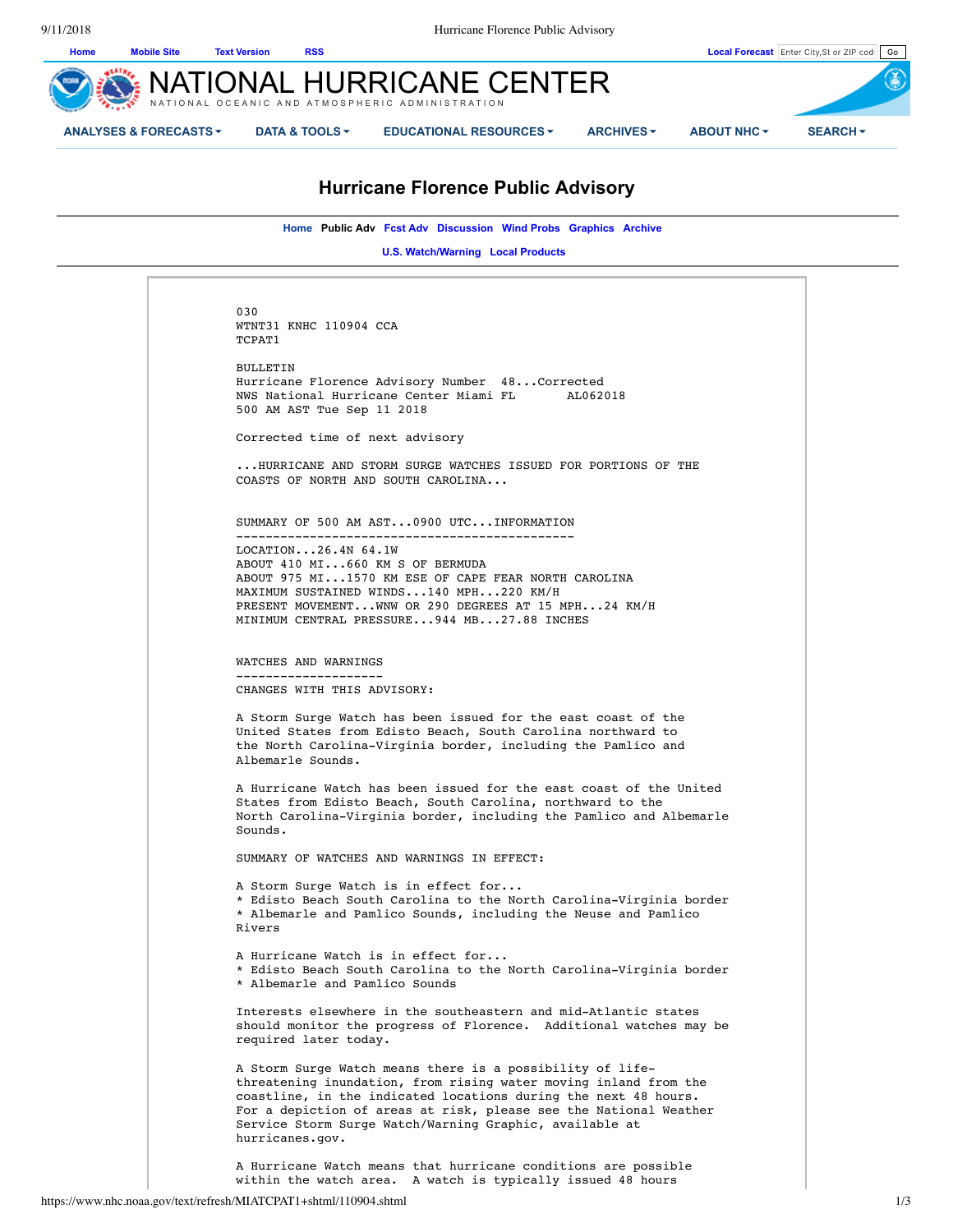#### 9/11/2018 Hurricane Florence Public Advisory

before the anticipated first occurrence of tropical-storm-force winds, conditions that make outside preparations difficult or dangerous.

For storm information specific to your area, including possible inland watches and warnings, please monitor products issued by your local National Weather Service forecast office.

DISCUSSION AND OUTLOOK

---------------------- At 500 AM AST (0900 UTC), the center of Hurricane Florence was located near latitude 26.4 North, longitude 64.1 West. Florence is moving toward the west-northwest near 15 mph (24 km/h). A westnorthwestward to northwestward motion with a slight increase in forward speed are expected during the next couple of days. On the forecast track, the center of Florence will move over the southwestern Atlantic Ocean between Bermuda and the Bahamas through Wednesday, and approach the coast of North Carolina or South Carolina on Thursday.

Maximum sustained winds are near 140 mph (220 km/h) with higher gusts. Florence is a category 4 hurricane on the Saffir-Simpson Hurricane Wind Scale. Some strengthening is expected during the next day or so, and Florence is expected to be an extremely dangerous major hurricane through Thursday night.

Hurricane-force winds extend outward up to 40 miles (65 km) from the center and tropical-storm-force winds extend outward up to 150 miles (240 km).

The estimated minimum central pressure is 944 mb (27.88 inches).

#### HAZARDS AFFECTING LAND

---------------------- STORM SURGE: The combination of a dangerous storm surge and the tide will cause normally dry areas near the coast to be flooded by rising waters moving inland from the shoreline. The water has the potential to reach the following heights above ground if peak surge occurs at the time of high tide...

Edisto Beach to Murrells Inlet...2-4 ft Murrells Inlet to Cape Fear...4-6 ft Cape Fear to Cape Lookout including The Neuse and Pamlico River...6-12 ft Cape Lookout to Ocracoke Inlet...5-8 ft Ocracoke Inlet to North Carolina/Virginia Border...3-5 ft

The deepest water will occur along the immediate coast in areas of onshore winds, where the surge will be accompanied by large and destructive waves. Surge-related flooding depends on the relative timing of the surge and the tidal cycle, and can vary greatly over short distances. For information specific to your area, please see products issued by your local National Weather Service forecast office.

RAINFALL: Florence is expected to produce total rainfall accumulations of 15 to 20 inches with isolated maxima to 30 inches near Florence's track over portions of North Carolina, Virginia, and northern South Carolina through Saturday. This rainfall may produce life-threatening flash flooding.

WIND: Hurricane conditions are possible within the watch area by late Thursday or Thursday night, with tropical storm conditions possible by Thursday morning.

SURF: Swells generated by Florence are affecting Bermuda and portions of the U.S. East Coast. These swells are likely to cause life-threatening surf and rip current conditions. Please consult products from your local weather office.

NEXT ADVISORY

------------- Next intermediate advisory at 800 AM AST. Next complete advisory at 1100 AM AST.

 $\overline{\mathbf{s}}$ Forecaster Brown